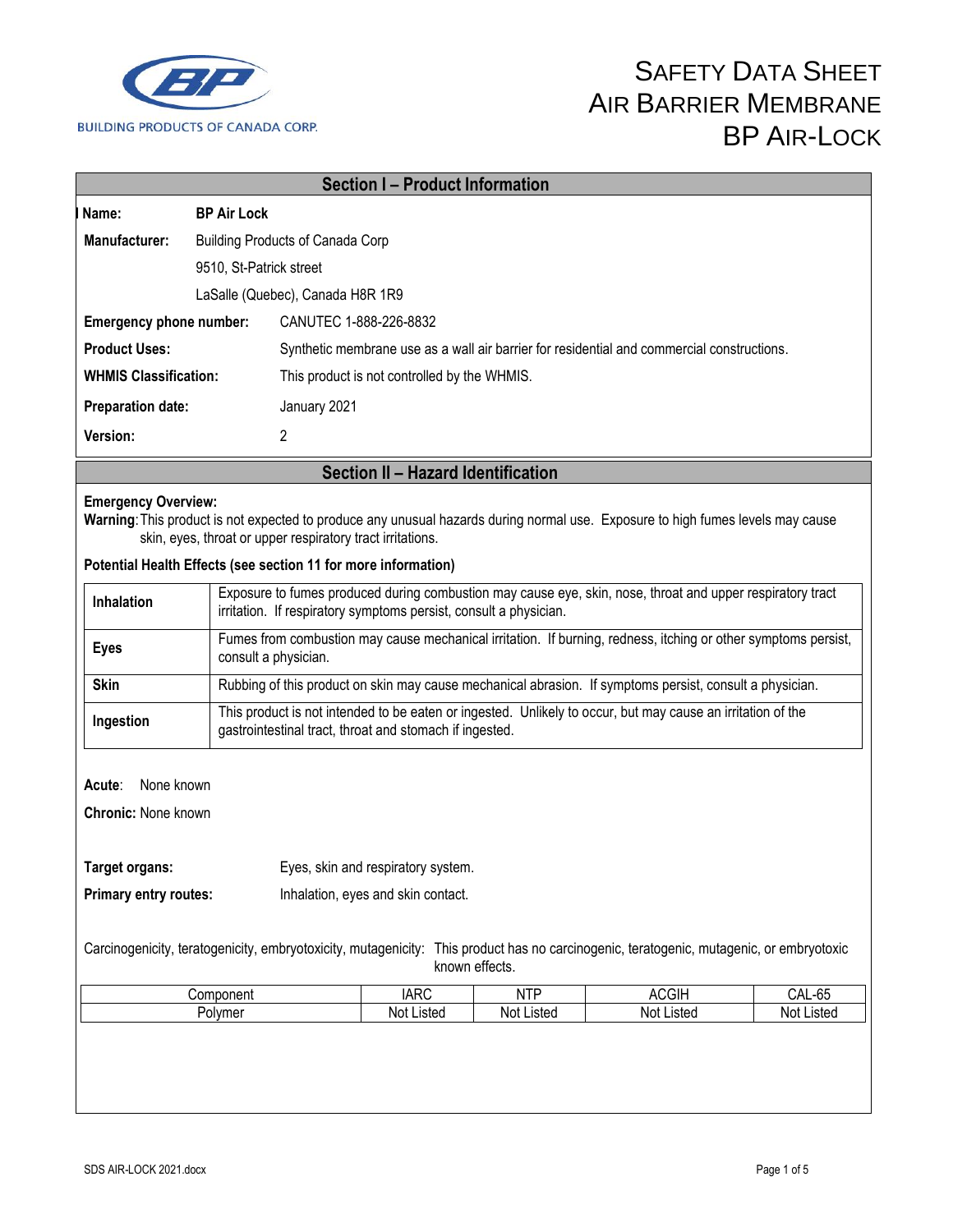

#### **Section III – Composition,/ Information on ingredients**

| Component | CAS No. | $\mathsf{C}$ No. | Weight % |
|-----------|---------|------------------|----------|
| Polvmer   | Mixture | Mixture          | 100      |

No components are considered hazardous as per WHMIS, OSHA and 29 CFR 1910.1200 legislations.

As per OSHA and WHMIS the above product is considered a consumable item and do not require a MSDS or a SDS. However we want to disclose as much as possible information relating to health and safety, to ensure that the product is handled and used properly. This SDS contains valuable information for safe handling and proper use of the product. This SDS should be retained and available for employees and other users.

#### **Section IV – First aid measures**

**Inhalation:** In case of inhalation of gas or vapor, remove person to fresh air. If breathing is difficult or ceases, administer oxygen. If symptoms persist, consult a physician. This will only happen upon combustion. **Skin contact:** Wash skin with soap and water. If irritation persists, consult a physician. **Eye contact:** Flush eyes with water for 15 to 20 minutes. If irritation persists, consult a physician. **Ingestion:** This product is not intended to be eaten. Ingestion is unlikely to occur. If ingestion occurs, consult a physician.

**Medical conditions which may be aggravated**: Pre-existing respiratory and lung diseases such as bronchitis, emphysema or asthma. Pre-existing skin conditions such as rashes and dermatitis.

**Notes to the physician:** This product is a mechanical irritant, acute exposure is not expected to produce any chronic health effect. Treatment should be aimed at alleviating symptoms.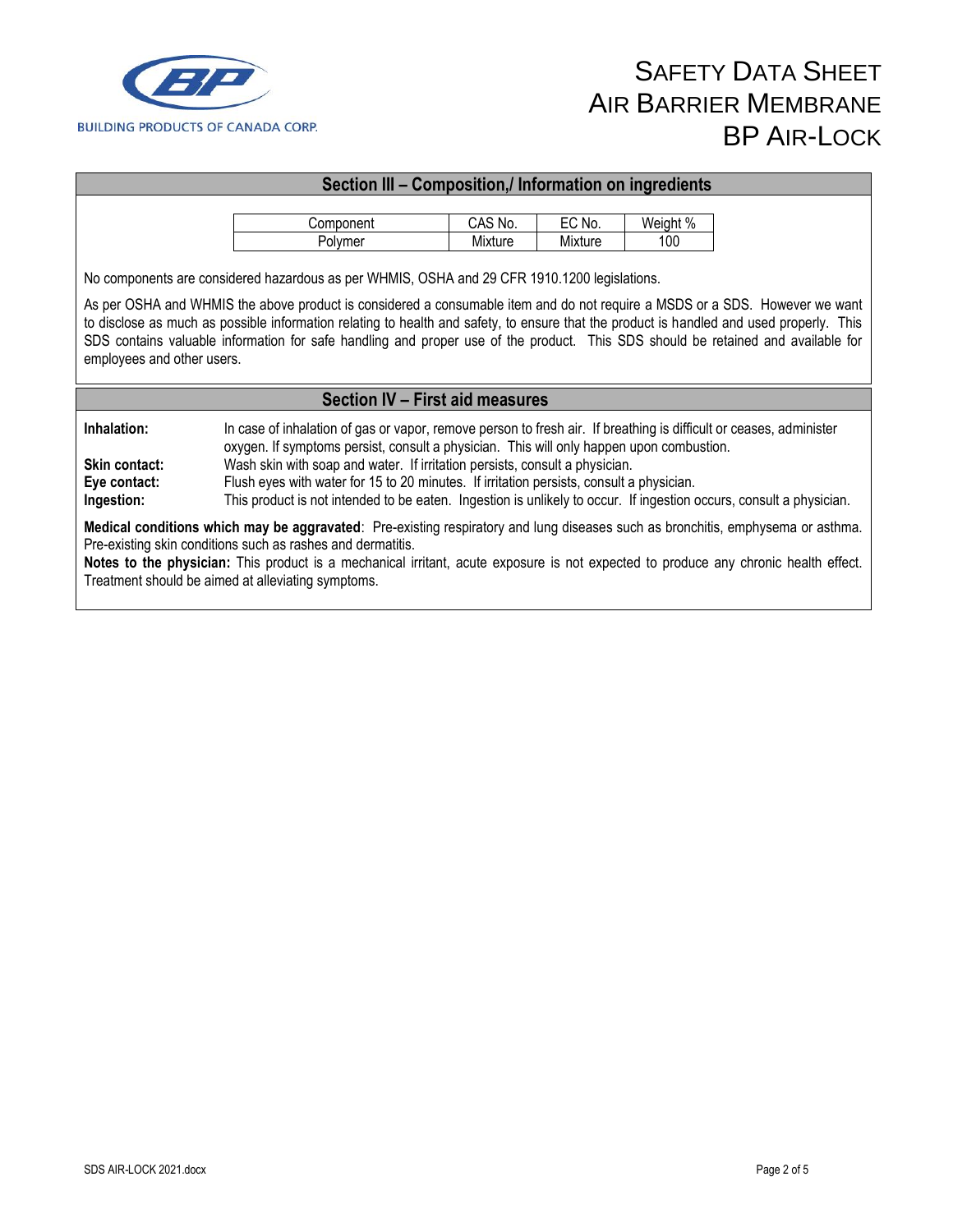

|                                                                                                                                                                       | Section V - Fire Fighting measures                                                                                                          |                        |                               |                                                                                                                                                                                                                 |
|-----------------------------------------------------------------------------------------------------------------------------------------------------------------------|---------------------------------------------------------------------------------------------------------------------------------------------|------------------------|-------------------------------|-----------------------------------------------------------------------------------------------------------------------------------------------------------------------------------------------------------------|
| Flash Point:<br>Auto-Inflammation Temperature:<br>Flammable Limits in air:                                                                                            | $>200^{\circ}$ C<br>$>400^{\circ}$ C<br>Upper Flammable Limit (UFL):<br>Lower Flammable Limit (LFL):                                        | No object<br>No object |                               |                                                                                                                                                                                                                 |
| Flammability Classification:<br>Rate of Burning<br><b>Specific Dangers</b>                                                                                            | Not Applicable<br>Not Applicable<br>None                                                                                                    |                        |                               |                                                                                                                                                                                                                 |
| Combustion products:<br>Fire Fighting Agents:                                                                                                                         | Fire gives off normal combustion products.<br>fire.                                                                                         |                        |                               | Use dry powder, foam and water spray or appropriate extinguishing media for surrounding materials on                                                                                                            |
| Fire Fighting Procedures:                                                                                                                                             | Wear self-contained breathing apparatus and full protective clothing (see section 8).                                                       |                        |                               |                                                                                                                                                                                                                 |
| Section VI - Accidental release measures                                                                                                                              |                                                                                                                                             |                        |                               |                                                                                                                                                                                                                 |
| Containment:<br>Clean-up:<br>Disposal:                                                                                                                                | No special measure.<br>No special measure.<br>other method prescribed by regulation.                                                        |                        |                               | The finished product is a polymer-based solid. Follow all local, municipal, provincial, state and federal<br>regulations. To remove, use standard means approved for disposal. Dispose in a landfill or use any |
| Section VII - Handling and storage                                                                                                                                    |                                                                                                                                             |                        |                               |                                                                                                                                                                                                                 |
| Handling:                                                                                                                                                             | as required (see section 8). Avoid frequent or prolonged inhalation of dust and fumes. Use good<br>safety and industrial hygiene practices. |                        |                               | Under normal condition this product represents no specific risks. Use personal protective equipment                                                                                                             |
| Store flat, in a dry, well ventilated place and away from sources of excessive heat. Product should be<br>Storage:<br>protected from the weather and direct sunlight. |                                                                                                                                             |                        |                               |                                                                                                                                                                                                                 |
| Section VIII - Exposure controls/personal protection                                                                                                                  |                                                                                                                                             |                        |                               |                                                                                                                                                                                                                 |
|                                                                                                                                                                       | Component<br>Polymer                                                                                                                        | Weight<br>100          | TLV ( $mg/m3$ )<br>Not Listed | PEL $(mg/m3)$<br>Not Listed                                                                                                                                                                                     |
| <b>ENGINEERING CONTROLS</b> No specific requirements.                                                                                                                 |                                                                                                                                             |                        |                               |                                                                                                                                                                                                                 |

It is always preferable to use safety glasses and gloves. In dusty environments or poorly ventilated areas use a dust mask.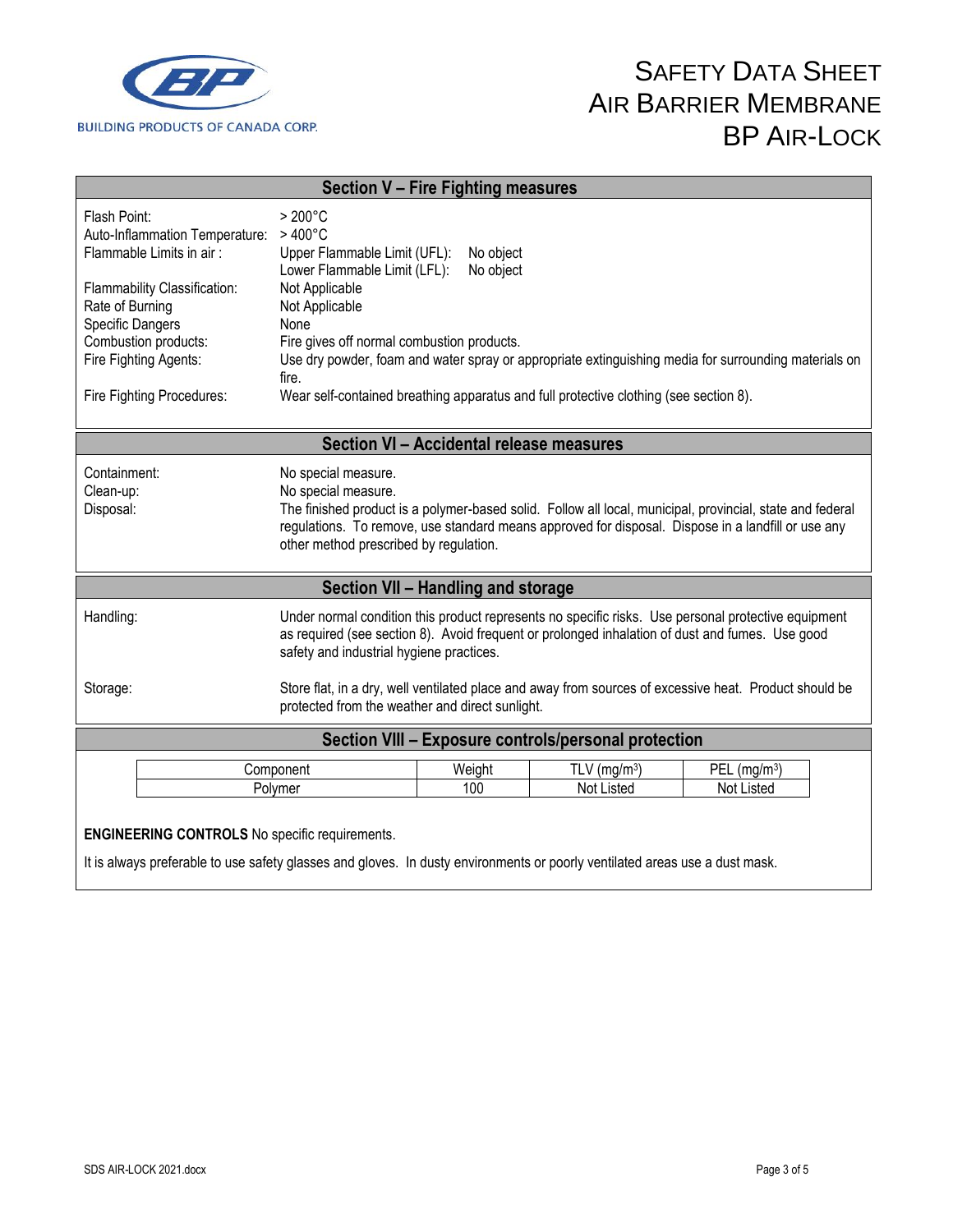

| Section IX - Physical and chemical properties                                                                                                                                                                                                                         |                                                                                                                                                                                                                                                                                                                                                                                 |  |
|-----------------------------------------------------------------------------------------------------------------------------------------------------------------------------------------------------------------------------------------------------------------------|---------------------------------------------------------------------------------------------------------------------------------------------------------------------------------------------------------------------------------------------------------------------------------------------------------------------------------------------------------------------------------|--|
| Appearance at 25°C:<br>Odor:<br>pH:<br>Density:<br>Melting Point:<br>Freezing Point:<br><b>Boiling Point:</b><br>Evaporation Rate:<br>Vapor Tension:<br>Vapor Density:<br>Relative Density (water = $1$ ):<br>Solubility:<br>Decomposition Temperature:<br><b>VOC</b> | Solid<br><b>Neutral</b><br>No object<br>0.8 to 1 $g/cm3$<br>No object<br>No object<br>No object<br>No object<br>No object<br>No object<br>< 1<br>Insoluble in water<br>Not measured<br>None                                                                                                                                                                                     |  |
| Section X - Stability and reactivity                                                                                                                                                                                                                                  |                                                                                                                                                                                                                                                                                                                                                                                 |  |
| Stability:<br>Condition to avoid:<br>Incompatibility:<br>Hazardous Polymerization<br>Hazardous Decomposition                                                                                                                                                          | Stable.<br>Excessive heat and U.V. may alter the product.<br>None known<br>Will not occur<br>The decomposition products are those expected from hydrocarbon based products. These<br>decomposition products may include carbon oxides ad carbon particles. Thermal-oxidative<br>degradation produces irritating fumes and gases.                                                |  |
| Section XI - Toxicological information                                                                                                                                                                                                                                |                                                                                                                                                                                                                                                                                                                                                                                 |  |
| Acute Effects:<br>Chronic Effects/Carcinogenicity                                                                                                                                                                                                                     | None are known for the product. However, direct contact with any dust, including sand dust and<br>fumes, can irritate nose's mucous membranes and eyes.<br>None are known for the product. However, repeated contact with fumes can cause skin irritation,<br>dermatitis or respiratory sensitization or irritation.<br><b>Section XII - Ecological Information</b>             |  |
| <b>Environmental Toxicity:</b><br>Ecotoxicity Value:                                                                                                                                                                                                                  | This product has no known adverse effect on ecology<br>Not determined                                                                                                                                                                                                                                                                                                           |  |
| <b>Section XIII - Disposal considerations</b>                                                                                                                                                                                                                         |                                                                                                                                                                                                                                                                                                                                                                                 |  |
| Disposal:                                                                                                                                                                                                                                                             | The finished product is a polymer-based solid. It may be recycled in local facilities (recycling symbol<br>#4 and #5). If unable to recycle dispose of the material in accordance with all local, municipal,<br>provincial, state and federal regulations. Use standard means approved for disposal. Dispose in a<br>landfill or use any other method prescribed by regulation. |  |